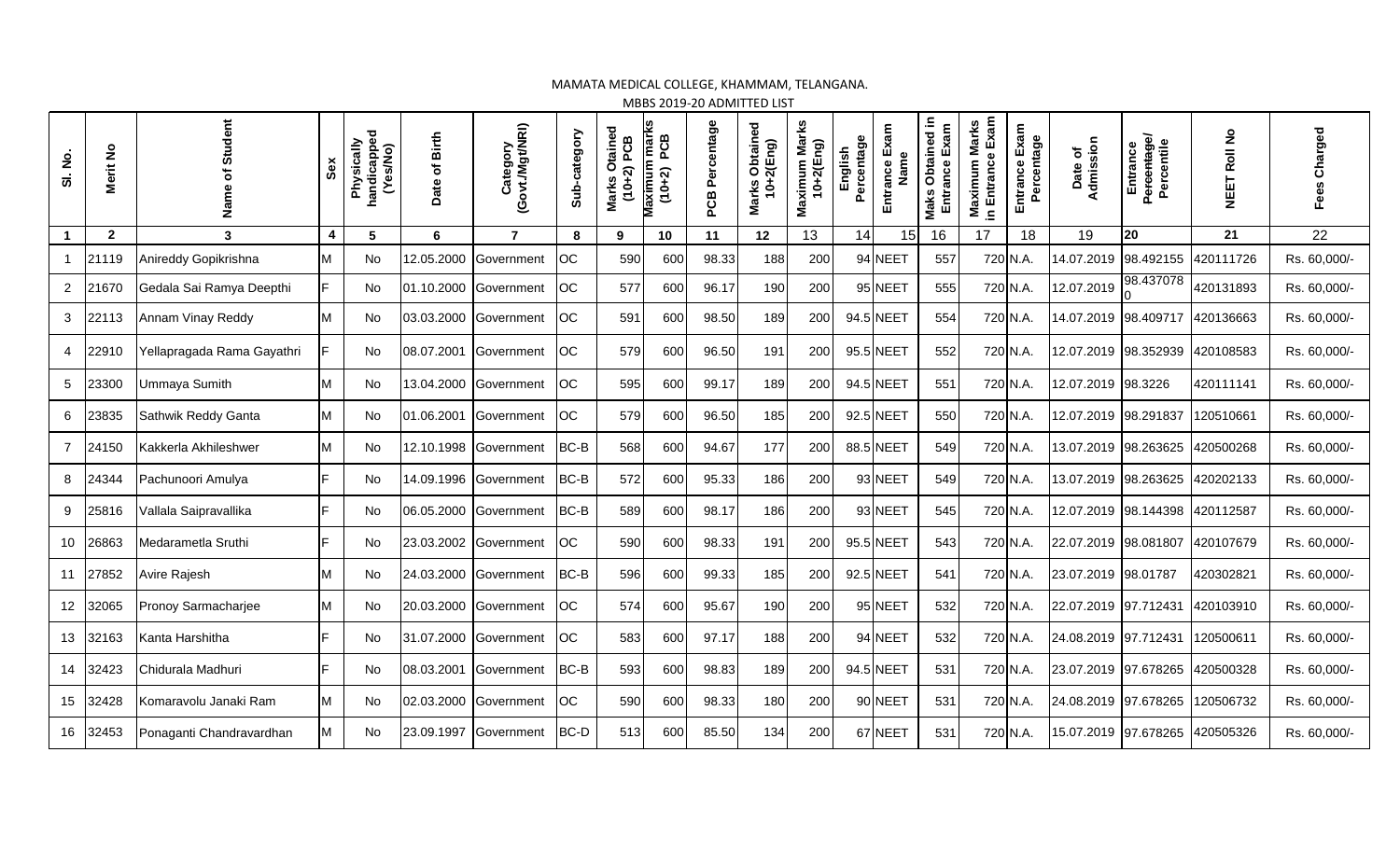| 17 | 33294 | Bandaru Sushma Sri           | IF  | No        | 11.04.2000 | Government            | BC-B        | 567 | 600 | 94.50 | 183 | 200 | 91.5 NEET | 529 | 720 N.A. | 23.07.2019                         | 97.608231                      | 420301173            | Rs. 60.000/- |
|----|-------|------------------------------|-----|-----------|------------|-----------------------|-------------|-----|-----|-------|-----|-----|-----------|-----|----------|------------------------------------|--------------------------------|----------------------|--------------|
| 18 | 3438  | Sanjana Gangavarapu*         | E   | No        | 13.01.2002 | Government            | <b>OC</b>   | 585 | 600 | 97.50 | 184 | 200 | 92 NEET   | 529 | 720 N.A. | 22.07.2019                         | 97.608231                      | 120515645            | Rs. 60,000/- |
| 19 | 33915 | Beta Sai Siddartha*          | M   | No        | 12.03.2002 | Government            | <b>OC</b>   | 585 | 600 | 97.50 | 184 | 200 | 92 NEET   | 528 | 720 N.A. | 25.08.2019                         | 97.574419                      | 120513030            | Rs. 60,000/- |
| 20 | 34263 | Bodepudi Supriya             | E   | No        | 21.12.2001 | Government            | <b>OC</b>   | 593 | 600 | 98.83 | 189 | 200 | 94.5 NEET | 527 | 720 N.A. |                                    | 25.08.2019 97.540608 420132222 |                      | Rs. 60,000/- |
| 21 | 34451 | Tattukolla Rama Devi*        | IF  | No        | 01.09.2001 | Government            | <b>BC-D</b> | 590 | 600 | 98.33 | 186 | 200 | 93 NEET   | 527 | 720 N.A. | 22.07.2019 97.540608               |                                | 120513602            | Rs. 60,000/- |
| 22 | 35294 | Kakkerla Akankha             | E   | <b>No</b> | 14.09.2000 | Government            | BC-B        | 596 | 600 | 99.33 | 190 | 200 | 95 NEET   | 525 | 720 N.A. | 22.07.2019 97.469228               |                                | 420502399            | Rs. 60,000/- |
| 23 | 37385 | √asam Nikhitha               |     | No        | 14.11.2000 | Government            | BC-D        | 599 | 600 | 99.83 | 188 | 200 | 94 NEET   | 521 | 720 N.A. | 24.08.2019                         | 97.328594                      | 420501372            | Rs. 60,000/- |
| 24 | 37459 | Koppuravuri Harichandanasri* |     | <b>No</b> |            | 21.04.2002 Government | <b>OC</b>   | 568 | 600 | 94.67 | 175 | 200 | 87.5 NEET | 521 | 720 N.A. | 28.08.2019 97.328594               |                                | 120103542            | Rs. 60,000/- |
| 25 | 37536 | Todupunuri Ruchitha          | IF  | No        | 08.05.2002 | Government            | <b>OC</b>   | 592 | 600 | 98.67 | 186 | 200 | 93 NEET   | 521 | 720 N.A. | 25.08.2019 97.328594 420130405     |                                |                      | Rs. 60,000/- |
| 26 | 38014 | Reddymalla Akash             |     | No        | 12.06.2002 | Government            | <b>OC</b>   | 584 | 600 | 97.33 | 183 | 200 | 91.5 NEET | 520 | 720 N.A. | 24.08.2019 97.290458               |                                | 420105483            | Rs. 60,000/- |
| 27 | 38057 | Polishetti Sri Varshini      | IF. | <b>No</b> | 20.05.2001 | Government            | <b>OC</b>   | 567 | 600 | 94.50 | 189 | 200 | 94.5 NEET | 520 | 720 N.A. | 24.08.2019 97.290458 120503318     |                                |                      | Rs. 60,000/- |
| 28 | 38562 | √elishala Sai Vineeth        | M   | No        |            | 12.07.2000 Government | BC-B        | 565 | 600 | 94.17 | 182 | 200 | 91 NEET   | 519 | 720 N.A. | 22.07.2019 97.252819 420301603     |                                |                      | Rs. 60,000/- |
| 29 | 39226 | Burri Bhavya                 | E   | No        | 05.05.2000 | <b>Government</b>     | <b>BC-B</b> | 565 | 600 | 94.17 | 181 | 200 | 90.5 NEET | 518 | 720 N.A. | 28.08.2019 97.214754               |                                | 420301654            | Rs. 60.000/- |
| 30 | 39876 | Katepally Srivarshini        | E   | <b>No</b> | 20.02.2001 | Government            | BC-B        | 586 | 600 | 97.67 | 188 | 200 | 94 NEET   | 516 | 720 N.A. | 22.07.2019 97.134442 420104094     |                                |                      | Rs. 60,000/- |
| 31 | 39906 | Bommana Thirupathi           |     | No        |            | 08.07.2002 Government | BC-B        | 586 | 600 | 97.67 | 187 | 200 | 93.5 NEET | 516 | 720 N.A. | 23.07.2019   97.134442   420123251 |                                |                      | Rs. 60,000/- |
| 32 | 10937 | Athota Eswara Pranathi       | IF  | <b>No</b> | 11.11.2001 | Government            | <b>OC</b>   | 574 | 600 | 95.67 | 187 | 200 | 93.5 NEET | 515 | 720 N.A. | 25.08.2019                         | 97.09496                       | 420400354            | Rs. 60,000/- |
| 33 | 11326 | Samudrala Mahitha            | E   | No        | 16.10.2000 | Government            | BC-B        | 574 | 600 | 95.67 | 188 | 200 | 94 NEET   | 514 | 720 N.A. | 22.07.2019 97.05888                |                                | 420500932            | Rs. 60,000/- |
| 34 | 41816 | Bandaru Venkata Saxith       | M   | <b>No</b> | 14.10.1999 | Government            | BC-B        | 571 | 600 | 95.17 | 181 | 200 | 90.5 NEET | 513 | 720 N.A. | 22.07.2019 97.019397               |                                | 420123384            | Rs. 60,000/- |
| 35 | 12068 | Vudandapuram Chandana        |     | No        | 22.12.2000 | Government            | BC-B        | 596 | 600 | 99.33 | 191 | 200 | 95.5 NEET | 512 | 720 N.A. | 24.08.2019                         | 96.980128 420136745            |                      | Rs. 60,000/- |
| 36 | 42175 | Kondaveeti Sahithi           |     | No        | 31.07.2000 | Government            | <b>OC</b>   | 571 | 600 | 95.17 | 185 | 200 | 92.5 NEET | 512 | 720 N.A. | 24.08.2019                         |                                | 96.980128  420101815 | Rs. 60,000/- |
| 37 | 42311 | Raavi Sriya Chowdary         | IF. | No        | 10.03.2002 | Government            | <b>OC</b>   | 573 | 600 | 95.50 | 184 | 200 | 92 NEET   | 512 | 720 N.A. | 28.08.2019                         |                                | 96.980128 120504936  | Rs. 60,000/- |
| 38 | 42641 | Bommineni Vinitha            | IF. | No        |            | 30.12.1999 Government | ЮC          | 579 | 600 | 96.50 | 182 | 200 | 91 NEET   | 511 | 720 N.A. |                                    | 25.08.2019 96.938306 420301981 |                      | Rs. 60,000/- |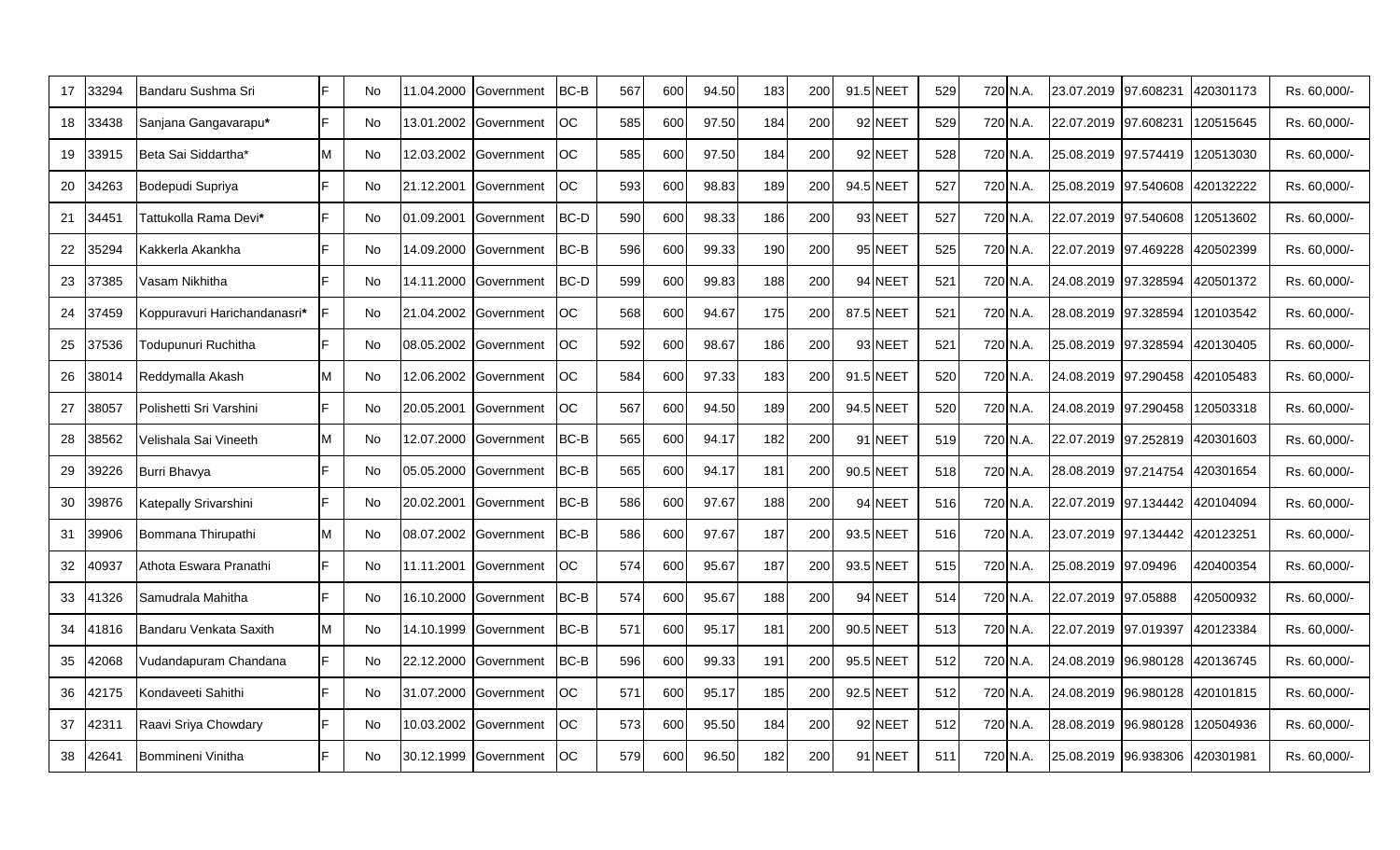| 39 | 12741 | Gandhari Kirthana      |                | No. | 26.04.2000 | Government | <b>BC-B</b> | 584 | 600 | 97.33 | 186 | 200 | 93 NEET   | 511 |          | 720 N.A. | 23.07.2019 96.938306             |           | 420107817 | Rs. 60,000/- |
|----|-------|------------------------|----------------|-----|------------|------------|-------------|-----|-----|-------|-----|-----|-----------|-----|----------|----------|----------------------------------|-----------|-----------|--------------|
| 40 | 12763 | Gopathi Rishith Varma  |                | No  | 26.04.2000 | Government | BC-B        | 590 | 600 | 98.33 | 180 | 200 | 90 NEET   | 511 |          | 720 N.A. | 22.07.2019 96.938306             |           | 420123438 | Rs. 60,000/- |
| 41 | 13240 | Gannerla Shivani       |                | No  | 12.04.1999 | Government | BC-B        | 590 | 600 | 98.33 | 190 | 200 | 95 NEET   | 510 |          | 720 N.A. | 22.07.2019 96.897193 420301033   |           |           | Rs. 60,000/- |
| 42 | 13245 | Chilukuri Meena        | Е              | No. | 01.03.2000 | Government | BC-B        | 594 | 600 | 99.00 | 189 | 200 | 94.5 NEET | 510 |          | 720 N.A. | 22.07.2019 96.897193 420135243   |           |           | Rs. 60,000/- |
| 43 | 13803 | Muddam Nikhil          |                | No  | 20.01.2001 | Government | <b>BC-D</b> | 588 | 600 | 98.00 | 188 | 200 | 94 NEET   | 509 |          | 720 N.A. | 24.08.2019 96.857569             |           | 420120058 | Rs. 60,000/- |
| 44 | 13847 | Sathala Sai Sowjanya   |                | No. | 04.07.1999 | Government | <b>BC-D</b> | 566 | 600 | 94.33 | 184 | 200 | 92 NEET   | 509 |          | 720 N.A. | 24.08.2019 96.857569             |           | 420110622 | Rs. 60,000/- |
| 45 | 13874 | Godishela Vandhana     |                | No  | 28.08.2000 | Government | BC-B        | 599 | 600 | 99.83 | 190 | 200 | 95 NEET   | 509 |          | 720 N.A. | 25.08.2019 96.857569             |           | 420100356 | Rs. 60,000/- |
| 46 | 16012 | Vookey Prameela Rani   |                | No. | 17.11.2000 | Government | <b>I</b> ST | 591 | 600 | 98.50 | 179 | 200 | 89.5 NEET | 505 |          | 720 N.A. | 14.07.2019 96.698435             |           | 420130981 | Rs. 60,000/- |
| 47 | 46378 | Domakonda Rohith       |                | No. | 20.04.2002 | Government | <b>BC-D</b> | 569 | 600 | 94.83 | 176 | 200 | 88 NEET   | 505 | 720 N.A. |          | 24.08.2019 96.698435 420131799   |           |           | Rs. 60,000/- |
| 48 | 16761 | Moona Begum            |                | No  | 16.12.1999 | Government | <b>BC-E</b> | 575 | 600 | 95.83 | 182 | 200 | 91 NEET   | 504 |          | 720 N.A. | 13.07.2019 96.658456             |           | 420400408 | Rs. 60,000/- |
| 49 | 17324 | Kamishetti Shivani     | $\blacksquare$ | No. | 04.01.2001 | Government | <b>BC-D</b> | 586 | 600 | 97.67 | 184 | 200 | 92 NEET   | 503 |          | 720 N.A. | 24.08.2019 96.617201             |           | 420500179 | Rs. 60,000/- |
| 50 | 17363 | Shaik Aslam            |                | No. | 01.11.2000 | Government | <b>BC-E</b> | 557 | 600 | 92.83 | 172 | 200 | 86 NEET   | 503 |          | 720 N.A. |                                  |           | 420301354 | Rs. 60,000/- |
| 51 | 18129 | Angarika Abhishek      |                | No. | 01.03.1999 | Government | BC-B        | 551 | 600 | 91.83 | 165 | 200 | 82.5 NEET | 502 |          | 720 N.A. | 28.08.2019 96.574175             |           | 120512991 | Rs. 60,000/- |
| 52 | 53358 | Thatipalli Likhitha    |                | No. | 17.09.2000 | Government | OC          | 596 | 600 | 99.33 | 184 | 200 | 92 NEET   | 493 | 720 N.A. |          | 25.08.2019 96.183604             |           | 420500500 | Rs. 60,000/- |
| 53 | 53863 | Nagavarapu Sai Mrudula | E              | No  | 16.03.2000 | Government | <b>BC-A</b> | 559 | 600 | 93.17 | 175 | 200 | 87.5 NEET | 492 |          | 720 N.A. | 24.08.2019  96.143696            |           | 120511768 | Rs. 60,000/- |
| 54 | 65943 | Umay Ashra Aimeri      |                | No  | 26.11.2001 | Government | BC-E        | 587 | 600 | 97.83 | 190 | 200 | 95 NEET   | 474 |          | 720 N.A. | 24.08.2019                       | 95.305138 | 420500701 | Rs. 60,000/- |
| 55 | 70518 | Eslavath Srikanth Naik |                | No. | 06.06.1998 | Government | Ist         | 586 | 600 | 97.67 | 179 | 200 | 89.5 NEET | 467 |          | 720 N.A. | 24.08.2019 94.957735             |           | 120500881 | Rs. 60,000/- |
| 56 | 74561 | Desavath Chandana Naik | E              | No. | 20.01.2002 | Government | <b>I</b> ST | 465 | 600 | 77.50 | 188 | 200 | 94 NEET   | 462 |          | 720 N.A. | 24.08.2019 94.699718             |           | 420500972 | Rs. 60,000/- |
| 57 | 74819 | S Priscilla Susan      |                | No. | 11.11.2000 | Government | BC-C        | 229 | 300 | 76.33 | 88  | 100 | 88 NEET   | 461 |          | 720 N.A. | 22.07.2019 94.643507             |           | 420111936 | Rs. 60,000/- |
| 58 | 76146 | Kokkireni Sathwik      |                | No  | 19.05.2002 | Government | <b>BC-A</b> | 593 | 600 | 98.83 | 189 | 200 | 94.5 NEET | 460 |          | 720 N.A. | 12.07.2019 94.588288             |           | 420300527 | Rs. 60,000/- |
| 59 | 32034 | Damera Tanya           |                | No. | 23.12.2001 | Government | <b>SC</b>   | 571 | 600 | 95.17 | 193 | 200 | 96.5 NEET | 452 |          | 720 N.A. | 12.07.2019  94.155683  420128172 |           |           | Rs. 60,000/- |
| 60 | 82166 | Konala Sundara Aakash  |                | No. | 27.07.2000 | Government | <b>SC</b>   | 537 | 600 | 89.50 | 182 | 200 | 91 NEET   | 452 |          | 720 N.A. | 13.07.2019  94.155683  420102002 |           |           | Rs. 60,000/- |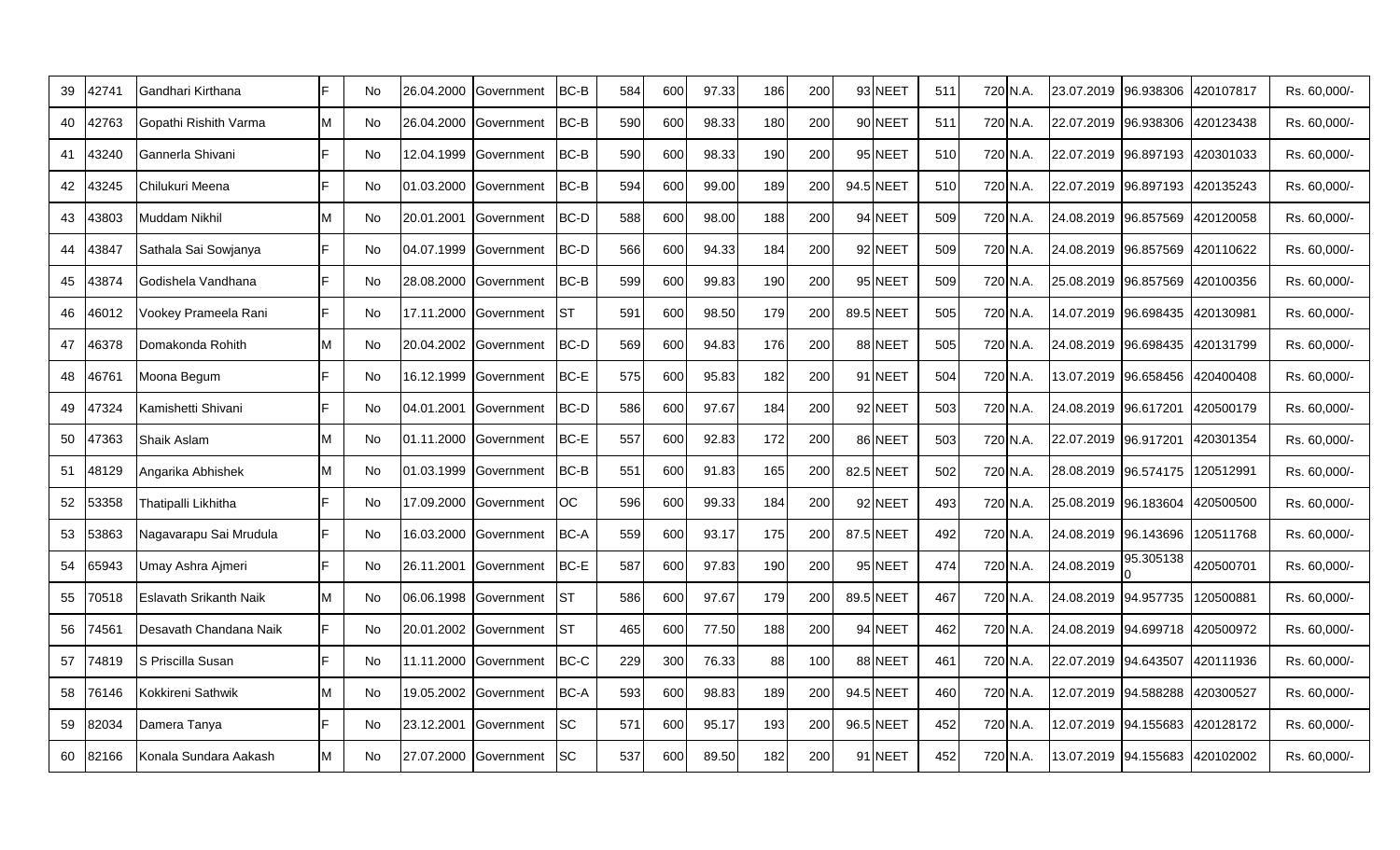| 61 | 82982 | Dharavath Priyanka          |    | No        | 17.05.2000 | Government            | <b>IST</b> | 551 | 600 | 91.83 | 178 | 200 | 89 NEET   | 451 | 720 N.A. | 28.08.2019 94.10011            |                     | 420300889 | Rs. 60.000/-    |
|----|-------|-----------------------------|----|-----------|------------|-----------------------|------------|-----|-----|-------|-----|-----|-----------|-----|----------|--------------------------------|---------------------|-----------|-----------------|
| 62 | 34180 | M Vaishnavi                 |    | <b>No</b> | 16.10.2000 | Government            | BC-A       | 578 | 600 | 96.33 | 193 | 200 | 96.5 NEET | 449 | 720 N.A. | 22.07.2019 93.983364           |                     | 420125814 | Rs. 60,000/-    |
| 63 | 85637 | Parimi Chandra Sekhar       | M  | No        | 20.07.1999 | Government            | BC-A       | 453 | 600 | 75.50 | 141 | 200 | 70.5 NEET | 447 | 720 N.A. | 23.07.2019 93.875053 420115557 |                     |           | Rs. 60,000/-    |
| 64 | 90696 | <b>Endrapally Kavya</b>     | E  | No        | 17.02.2000 | Government            | <b>SC</b>  | 573 | 600 | 95.50 | 188 | 200 | 94 NEET   | 441 | 720 N.A. | 28.08.2019 93.526445 420127754 |                     |           | Rs. 60,000/-    |
| 65 | 91387 | Gundala Snigdha             |    | No        | 09.06.2000 | Government            | <b>SC</b>  | 591 | 600 | 98.50 | 188 | 200 | 94 NEET   | 440 | 720 N.A. | 23.07.2019 93.461374           |                     | 420500015 | Rs. 60,000/-    |
| 66 | 93809 | Pattem Varsha Preethika     | E  | <b>No</b> | 15.08.2001 | Government            | <b>SC</b>  | 597 | 600 | 99.50 | 189 | 200 | 94.5 NEET | 438 | 720 N.A. |                                |                     | 420300956 | Rs. 60,000/-    |
| 67 | 95169 | Argatla Vaishnavi           |    | No        | 19.08.1999 | Government            | BC-A       | 565 | 600 | 94.17 | 177 | 200 | 88.5 NEET | 436 | 720 N.A. | 24.08.2019 93.223629           |                     | 420110389 | Rs. 60,000/-    |
| 68 | 95266 | Lanke Priyanka Parameshwari |    | <b>No</b> | 08.07.2001 | Government            | BC-A       | 590 | 600 | 98.33 | 181 | 200 | 90.5 NEET | 436 | 720 N.A. | 24.08.2019 93.223629           |                     | 420125118 | Rs. 60,000/-    |
| 69 | 96467 | Chatla Pavan Kalyan         |    | <b>No</b> | 15.05.2000 | Government            | <b>SC</b>  | 567 | 600 | 94.50 | 182 | 200 | 91 NEET   | 434 | 720 N.A. | 24.07.2019 93.102062 420102364 |                     |           | Rs. 60,000/-    |
| 70 | 96594 | Bollam Rishipriyatam        |    | No        | 26.08.2000 | Government            | <b>SC</b>  | 550 | 600 | 91.67 | 183 | 200 | 91.5 NEET | 434 | 720 N.A. | 23.07.2019 93.102062           |                     | 420100667 | Rs. 60,000/-    |
| 71 |       | 104511 Kattela Kirnamayi    |    | <b>No</b> | 08.07.2000 | Government            | <b>SC</b>  | 571 | 600 | 95.17 | 183 | 200 | 91.5 NEET | 425 | 720 N.A. | 25.08.2019 92.532935 420120056 |                     |           | Rs. 60,000/-    |
| 72 |       | 04756 Jannu Sanjay Raj      |    | No        |            | 11.12.2000 Government | <b>SC</b>  | 575 | 600 | 95.83 | 184 | 200 | 92 NEET   | 425 | 720 N.A. | 24.08.2019 92.532935 420103340 |                     |           | Rs. 60,000/-    |
| 73 |       | 06433 Yadala Manasa         |    | No        | 26.05.2001 | <b>Government</b>     | <b>SC</b>  | 578 | 600 | 96.33 | 186 | 200 | 93 NEET   | 423 | 720 N.A. | 24.08.2019 92.404351           |                     | 420114825 | Rs. 60,000/-    |
| 74 |       | 08171 Erukala Sreeja        |    | <b>No</b> | 06.10.1999 | Government            | <b>SC</b>  | 562 | 600 | 93.67 | 189 | 200 | 94.5 NEET | 421 | 720 N.A. | 25.08.2019                     | 92.281438           | 420135535 | Rs. 60,000/-    |
| 75 |       | 524131 M Sai Meghamsh       |    | <b>No</b> | 11.12.1999 | Government            | BC-D       | 541 | 600 | 90.17 | 139 | 200 | 69.5 NEET | 180 | 720 N.A. | 24.08.2019 62.587622           |                     | 420136397 | Rs. 60,000/-    |
| 76 | 39667 | Nishar Anjum                | ΙM | <b>No</b> | 03.05.1999 | Management OC         |            | 218 | 300 | 72.67 | 82  | 100 | 82 NEET   | 517 | 720 N.A. | 01.08.2019 97.174563 390101639 |                     |           | Rs. 11,55,000/- |
| 77 | 56989 | Punuru Swarna Priya         |    | <b>No</b> | 05.05.2000 | Management OC         |            | 594 | 600 | 99.00 | 188 | 200 | 94 NEET   | 487 | 720 N.A. | 27.07.2019 95.919277           |                     | 120512595 | Rs. 11,55,000/- |
| 78 | 60803 | Ganapam Nanda Kumar Reddy M |    | <b>No</b> | 06.05.2000 | Management OC         |            | 592 | 600 | 98.67 | 181 | 200 | 90.5 NEET | 481 | 720 N.A. | 29.07.2019 95.644318           |                     | 120202104 | Rs. 11,55,000/- |
| 79 | 63587 | M Sai Janaki Charan Yadav   |    | No        | 01.06.2000 | Management BC-D       |            | 558 | 600 | 93.00 | 181 | 200 | 90.5 NEET | 477 | 720 N.A. | 27.08.2019 95.456688 420121008 |                     |           | Rs. 11,55,000/- |
| 80 | 66520 | Avula Neha Sai              |    | No        | 12.07.2000 | Management OC         |            | 565 | 600 | 94.17 | 188 | 200 | 94 NEET   | 473 | 720 N.A. | 30.08.2019                     | 95.256653 420124633 |           | Rs. 11,55,000/- |
| 81 | 67583 | Anusuri Reshmadevi          |    | <b>No</b> | 11.10.1999 | Management            | <b>OBC</b> | 543 | 600 | 90.50 | 187 | 200 | 93.5 NEET | 471 | 720 N.A. | 01.08.2019 95.162236           |                     | 120504398 | Rs. 11,55,000/- |
| 82 | 69383 | Kayeetha Vinoothna Reddy    |    | No        | 16.05.2002 | Management OC         |            | 576 | 600 | 96.00 | 190 | 200 | 95 NEET   | 469 | 720 N.A. | 29.07.2019 95.060234 420502175 |                     |           | Rs. 11,55,000/- |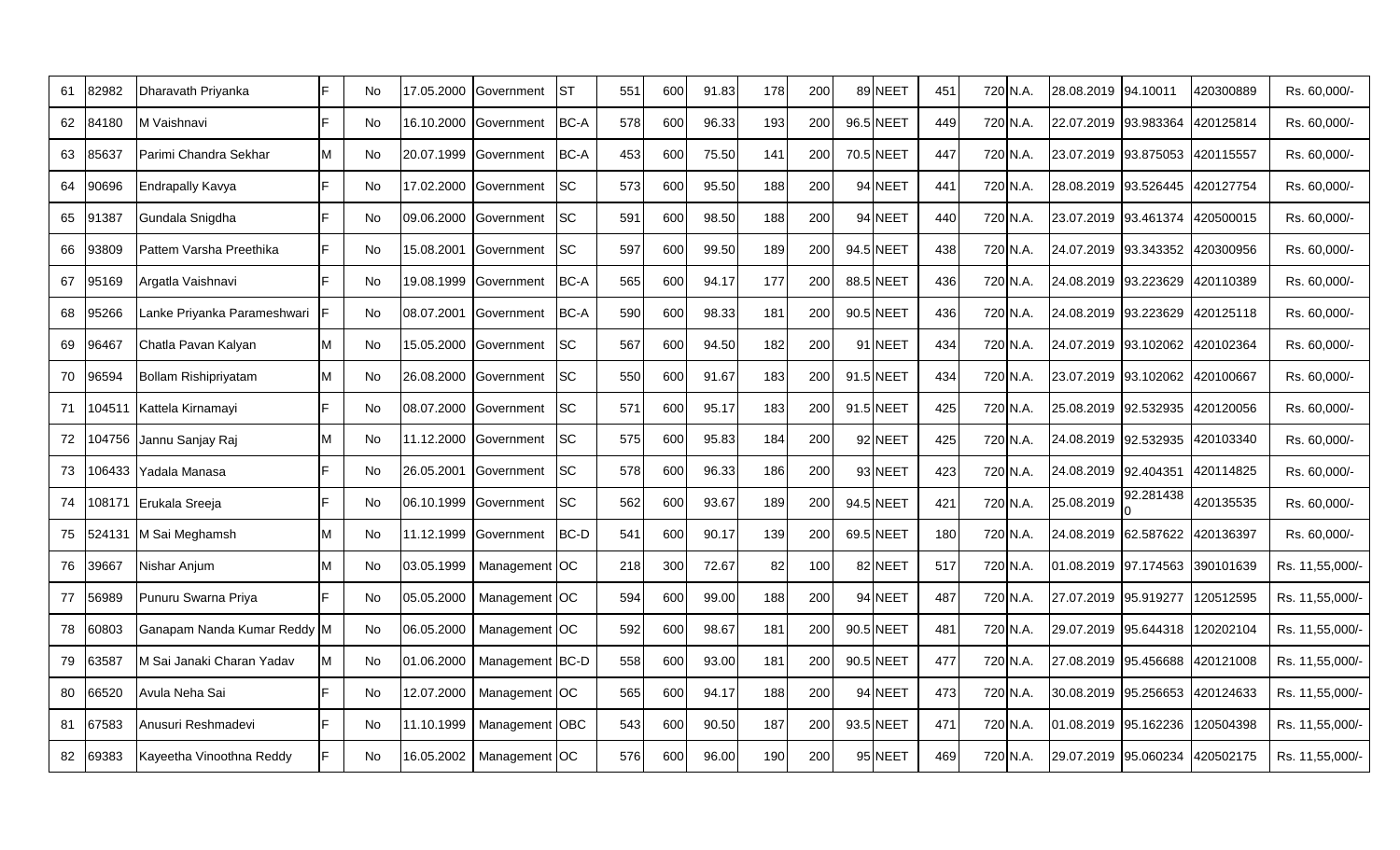| 83 | 69753     | Kodi Bharath Sagar                    | No        | 29.06.1999 | Management BC-B |          | 520 | 600 | 86.67 | 171 | 200 | 85.5 NEET | 468 |          | 720 N.A. | 01.08.2019                     | 95.008134 | 120609508 | Rs. 11,55,000/  |
|----|-----------|---------------------------------------|-----------|------------|-----------------|----------|-----|-----|-------|-----|-----|-----------|-----|----------|----------|--------------------------------|-----------|-----------|-----------------|
| 84 | 71632     | Popuri Kushal Kumar                   | No        | 26.01.2002 | Management OC   |          | 547 | 600 | 91.17 | 175 | 200 | 87.5 NEET | 466 |          | 720 N.A. | 31.07.2019                     | 94.90599  | 120104342 | Rs. 11,55,000/- |
| 85 | 72874     | Thrivikram Reddy Anubothula           | No        | 07.08.2000 | Management      | $ _{OC}$ | 535 | 600 | 89.17 | 178 | 200 | 89 NEET   | 464 |          | 720 N.A. | 31.07.2019                     | 94.802996 | 120105854 | Rs. 11,55,000/- |
| 86 | 73679     | Marmredy Nagavenkata<br>Sidhartharedy | No        | 03.04.2001 | Management OC   |          | 560 | 600 | 93.33 | 180 | 200 | 90 NEET   | 463 |          | 720 N.A. | 29.07.2019 94.751179           |           | 120510477 | Rs. 11,55,000/  |
| 87 | 75476     | Asolla Shanmukh                       | No        | 10.03.2001 | Management OBC  |          | 523 | 600 | 87.17 | 158 | 200 | 79 NEET   | 461 | 720 N.A. |          | 30.07.2019 94.643507           |           | 420132633 | Rs. 11,55,000/- |
| 88 | 75636     | Kandukuri Vyshnavi                    | No        | 23.03.1999 | Management OC   |          | 587 | 600 | 97.83 | 192 | 200 | 96 NEET   | 460 |          | 720 N.A. | 01.08.2019 94.588288           |           | 420114865 | Rs. 11,55,000/  |
| 89 | 76485     | Pentyala Sriya                        | No        | 12.03.2001 | Management OC   |          | 587 | 600 | 97.83 | 187 | 200 | 93.5 NEET | 459 |          | 720 N.A. | 27.07.2019                     | 94.536188 | 420101033 | Rs. 11,55,000/  |
| 90 | 78087     | Degala Rishita Sivani                 | <b>No</b> | 18.06.2001 | Management OC   |          | 592 | 600 | 98.67 | 183 | 200 | 91.5 NEET | 457 |          | 720 N.A. | 30.07.2019 94.425963           |           | 120610807 | Rs. 11,55,000/- |
| 91 | 78107     | Patlolla Revanth Kumar                | No.       | 10.08.2000 | Management BC-D |          | 583 | 600 | 97.17 | 160 | 200 | 80 NEET   | 457 |          | 720 N.A. | 31.07.2019                     | 94.425963 | 420136329 | Rs. 11,55,000/- |
| 92 | 78825     | Prashansa Reddy Kandi                 | No        | 16.10.2001 | Management OC   |          | 542 | 600 | 90.33 | 186 | 200 | 93 NEET   | 456 |          | 720 N.A. | 30.07.2019 94.372021           |           | 420111588 | Rs. 11,55,000/- |
| 93 | 79534     | Goriparthi Haneesha                   | No        | 10.08.2000 | Management OBC  |          | 574 | 600 | 95.67 | 179 | 200 | 89.5 NEET | 455 |          | 720 N.A. | 31.07.2019 94.315101           |           | 120511294 | Rs. 11,55,000/  |
| 94 | 81554     | Pratistha Jain                        | No        | 23.01.1997 | Management OC   |          | 250 | 300 | 83.33 | 95  | 100 | 95 NEET   | 453 |          | 720 N.A. | 01.08.2019 94.207712           |           | 260306534 | Rs. 11,55,000/  |
| 95 | 82510     | Donda Mishitha                        | No        | 21.07.2000 | Management OC   |          | 586 | 600 | 97.67 | 186 | 200 | 93 NEET   | 451 |          | 720 N.A. | 27.08.2019 94.10011            |           | 120602476 | Rs. 11,55,000/  |
| 96 | 3833      | Kommagani Praveen Kumar               | No        | 19.04.2000 | Management BC-B |          | 594 | 600 | 99.00 | 177 | 200 | 88.5 NEET | 450 |          | 720 N.A. | 30.07.2019                     | 94.037448 | 420105279 | Rs. 11,55,000/  |
| 97 | 84954     | Tanmayee Tummala                      | <b>No</b> | 30.06.2001 | Management OC   |          | 531 | 600 | 88.50 | 182 | 200 | 91 NEET   | 448 |          | 720 N.A. | 01.08.2019                     | 93.930059 | 420400581 | Rs. 11,55,000/- |
| 98 | 86552     | M Jaya Krishna                        | No        | 20.06.2001 | Management BC-D |          | 567 | 600 | 94.50 | 185 | 200 | 92.5 NEET | 446 |          | 720 N.A. | 30.07.2019                     | 93.815794 | 120506048 | Rs. 11,55,000/  |
| 99 | 87109     | Puripanda Yaswanth                    | No        | 20.07.2000 | Management OC   |          | 563 | 600 | 93.83 | 181 | 200 | 90.5 NEET | 446 |          | 720 N.A. | 31.07.2019                     | 93.815794 | 120605903 | Rs. 11,55,000/  |
|    | 100 87256 | Pathipaka Navyatha                    | No        | 29.07.2000 | Management BC-B |          | 585 | 600 | 97.50 | 182 | 200 | 91 NEET   | 445 |          | 720 N.A. | 31.07.2019 93.757031           |           | 420116833 | Rs. 11,55,000/  |
|    | 101 88485 | Divyanshu                             | No        | 01.08.1999 | Management OC   |          | 195 | 300 | 65.00 | 75  | 100 | 75 NEET   | 444 |          | 720 N.A. | 26.07.2019 93.701032           |           | 150207414 | Rs. 11,55,000/  |
|    | 102 89850 | Alladi Preethi                        | No        | 05.08.2000 | Management OC   |          | 591 | 600 | 98.50 | 183 | 200 | 91.5 NEET | 442 |          | 720 N.A. | 31.07.2019                     | 93.585208 | 420500715 | Rs. 11,55,000/  |
|    | 103 90537 | Challa Venkat Sai Kumar               | <b>No</b> | 24.05.1999 | Management BC-D |          | 564 | 600 | 94.00 | 172 | 200 | 86 NEET   | 441 |          | 720 N.A. | 01.08.2019                     | 93.526445 | 420113252 | Rs. 11,55,000/- |
|    | 104 90791 | Rapelly Dedeepya                      | <b>No</b> | 01.05.2002 | Management OBC  |          | 590 | 600 | 98.33 | 184 | 200 | 92 NEET   | 441 |          | 720 N.A. | 31.07.2019 93.526445 420200447 |           |           | Rs. 11,55,000/  |
|    |           |                                       |           |            |                 |          |     |     |       |     |     |           |     |          |          |                                |           |           |                 |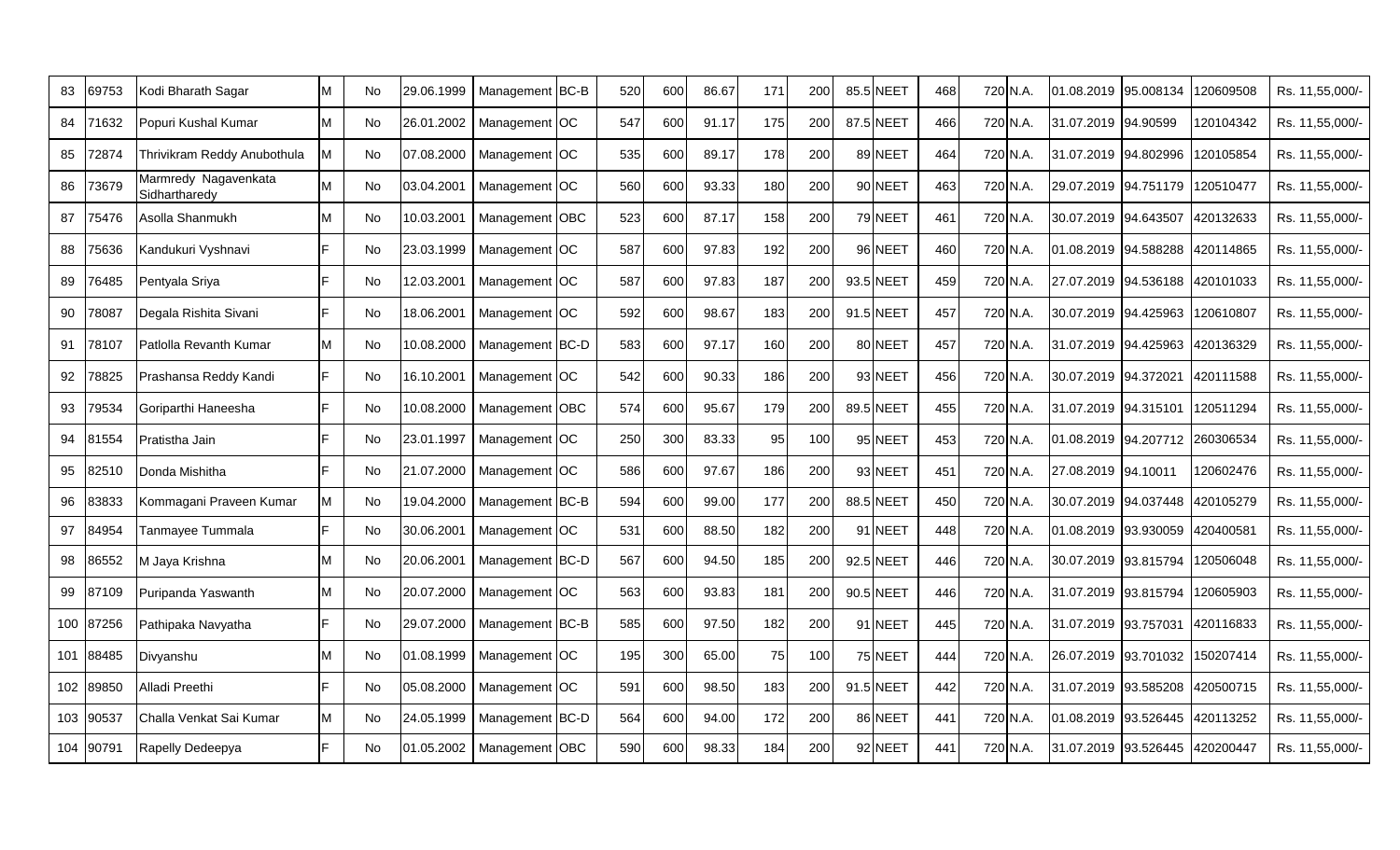| 105  | 90977     | Dama Aanandhi                         |   | No        | 28.06.2000 | Management OC   | 564 | 600 | 94.00 | 182 | 200 | 91 NEET   | 441 | 720 N.A. | 01.08.2019                     | 93.526445 | 420300633 | Rs. 11,55,000/- |
|------|-----------|---------------------------------------|---|-----------|------------|-----------------|-----|-----|-------|-----|-----|-----------|-----|----------|--------------------------------|-----------|-----------|-----------------|
|      | 106 91339 | Kuruva Naveen Kumar                   |   | No        | 21.02.2001 | Management OBC  | 546 | 600 | 91.00 | 180 | 200 | 90 NEET   | 440 | 720 N.A. | 01.08.2019 93.461374 420133730 |           |           | Rs. 11,55,000/- |
|      | 107 91544 | Pappu Sai Sruthik                     |   | No        | 30.09.2002 | Management OC   | 555 | 600 | 92.50 | 185 | 200 | 92.5 NEET | 440 | 720 N.A. | 31.07.2019 93.461374           |           | 420302092 | Rs. 11,55,000/- |
|      | 108 91796 | Yeneshetty Srijan Kumar               | M | No        | 14.12.2001 | Management OC   | 553 | 600 | 92.17 | 174 | 200 | 87 NEET   | 440 | 720 N.A. | 31.07.2019 93.461374 420133354 |           |           | Rs. 11,55,000/- |
|      | 109 93295 | Karicharla Bhavana                    |   | No        | 07.03.2002 | Management OC   | 577 | 600 | 96.17 | 189 | 200 | 94.5 NEET | 438 | 720 N.A. | 29.07.2019 93.343352 420107909 |           |           | Rs. 11,55,000/- |
|      | 110 94084 | V Sai Arun                            |   | No        | 26.07.2002 | Management OC   | 572 | 600 | 95.33 | 179 | 200 | 89.5 NEET | 437 | 720 N.A. | 31.07.2019 93.283455           |           | 420119823 | Rs. 11,55,000/- |
|      | 111 94187 | Bandhanadam Reshma                    |   | No        | 10.12.2001 | Management OBC  | 589 | 600 | 98.17 | 185 | 200 | 92.5 NEET | 437 | 720 N.A. | 31.07.2019 93.283455 420130099 |           |           | Rs. 11,55,000/- |
|      | 112 94777 | Bandi Lavanya                         |   | No        | 29.11.2001 | Management OC   | 577 | 600 | 96.17 | 190 | 200 | 95 NEET   | 436 | 720 N.A. | 31.07.2019 93.223629           |           | 420400171 | Rs. 11,55,000/- |
|      | 113 95141 | Gogula Gopi Krishna                   |   | No        | 08.08.2000 | Management BC-D | 586 | 600 | 97.67 | 167 | 200 | 83.5 NEET | 436 | 720 N.A. | 31.07.2019 93.223629           |           | 120105686 | Rs. 11,55,000/- |
|      | 114 95797 | Salibindla Prathyusha Reddy           |   | <b>No</b> | 08.11.2000 | Management OC   | 577 | 600 | 96.17 | 186 | 200 | 93 NEET   | 435 | 720 N.A. | 31.07.2019 93.162243 420504313 |           |           | Rs. 11,55,000/- |
|      | 115 95817 | Mulaka Govardhan Reddy                | M | <b>No</b> | 25.09.2000 | Management OC   | 569 | 600 | 94.83 | 181 | 200 | 90.5 NEET | 435 | 720 N.A. | 30.07.2019 93.162243           |           | 120107729 | Rs. 11,55,000/- |
|      | 116 96796 | Itha Naga Rakesh                      |   | No        | 11.04.2001 | Management OC   | 575 | 600 | 95.83 | 183 | 200 | 91.5 NEET | 434 | 720 N.A. | 29.07.2019 93.102062           |           | 120511507 | Rs. 11,55,000/- |
|      | 117 97050 | Malla Sai Hruthika                    |   | No        | 27.11.1999 | Management OBC  | 576 | 600 | 96.00 | 184 | 200 | 92 NEET   | 434 | 720 N.A. | 30.07.2019 93.102062           |           | 120503030 | Rs. 11,55,000/- |
|      | 118 97296 | Yadagiri Satya Vamshi<br>Karthikeya*  | M | <b>No</b> | 18.08.2002 | Management BC-D | 502 | 600 | 83.67 | 181 | 200 | 90.5 NEET | 434 | 720 N.A. | 29.07.2019 93.102062           |           | 120505214 | Rs. 11,55,000/- |
|      | 119 97320 | Thanneer Sri Harshitha                |   | <b>No</b> | 27.09.2000 | Management OBC  | 562 | 600 | 93.67 | 183 | 200 | 91.5 NEET | 433 | 720 N.A. | 27.07.2019 93.040677           |           | 420109026 | Rs. 11,55,000/- |
|      | 120 97367 | Jajurya Praveen Kumar                 | M | No        | 22.09.1998 | Management ST   | 521 | 600 | 86.83 | 168 | 200 | 84 NEET   | 433 | 720 N.A. | 29.07.2019 93.040677           |           | 420302905 | Rs. 11,55,000/- |
| 121  |           | 100435 Challampalli Teekshitha        |   | <b>No</b> | 01.07.2001 | Management OBC  | 580 | 600 | 96.67 | 188 | 200 | 94 NEET   | 430 | 720 N.A. | 29.08.2019 92.851629           |           | 420300170 | Rs. 11,55,000/- |
| 122  |           | 101835 Pulluri Mythili                |   | <b>No</b> | 25.09.2000 | Management OC   | 577 | 600 | 96.17 | 188 | 200 | 94 NEET   | 428 | 720 N.A. | 30.08.2019 92.725881           |           | 420501652 | Rs. 11,55,000/- |
| 123. | 107326    | Jonnadula Reshman Naga<br>Kumar       | M | <b>No</b> | 30.09.2000 | Management BC-B | 524 | 600 | 87.33 | 175 | 200 | 87.5 NEET | 422 | 720 N.A. | 30.08.2019 92.343391           |           | 120504384 | Rs. 11,55,000/- |
|      |           | 124 119416 Rishitha Chowdary Paladugu |   | No        | 14.02.2001 | Management OC   | 588 | 600 | 98.00 | 187 | 200 | 93.5 NEET | 409 | 720 N.A. | 29.08.2019 91.469107           |           | 120107756 | Rs. 11,55,000/- |
|      |           | 125 124367 Nagamalla Sowmya           |   | No        | 29.06.2000 | Management OC   | 559 | 600 | 93.17 | 180 | 200 | 90 NEET   | 404 | 720 N.A. | 30.08.2019 91.118231           |           | 420134605 | Rs. 11,55,000/- |
|      |           | 126 126990 Srija Komatireddy          |   | No        | 25.08.2001 | Management OC   | 580 | 600 | 96.67 | 185 | 200 | 92.5 NEET | 402 | 720 N.A. | 29.08.2019 90.977101 420131190 |           |           | Rs. 11,55,000/- |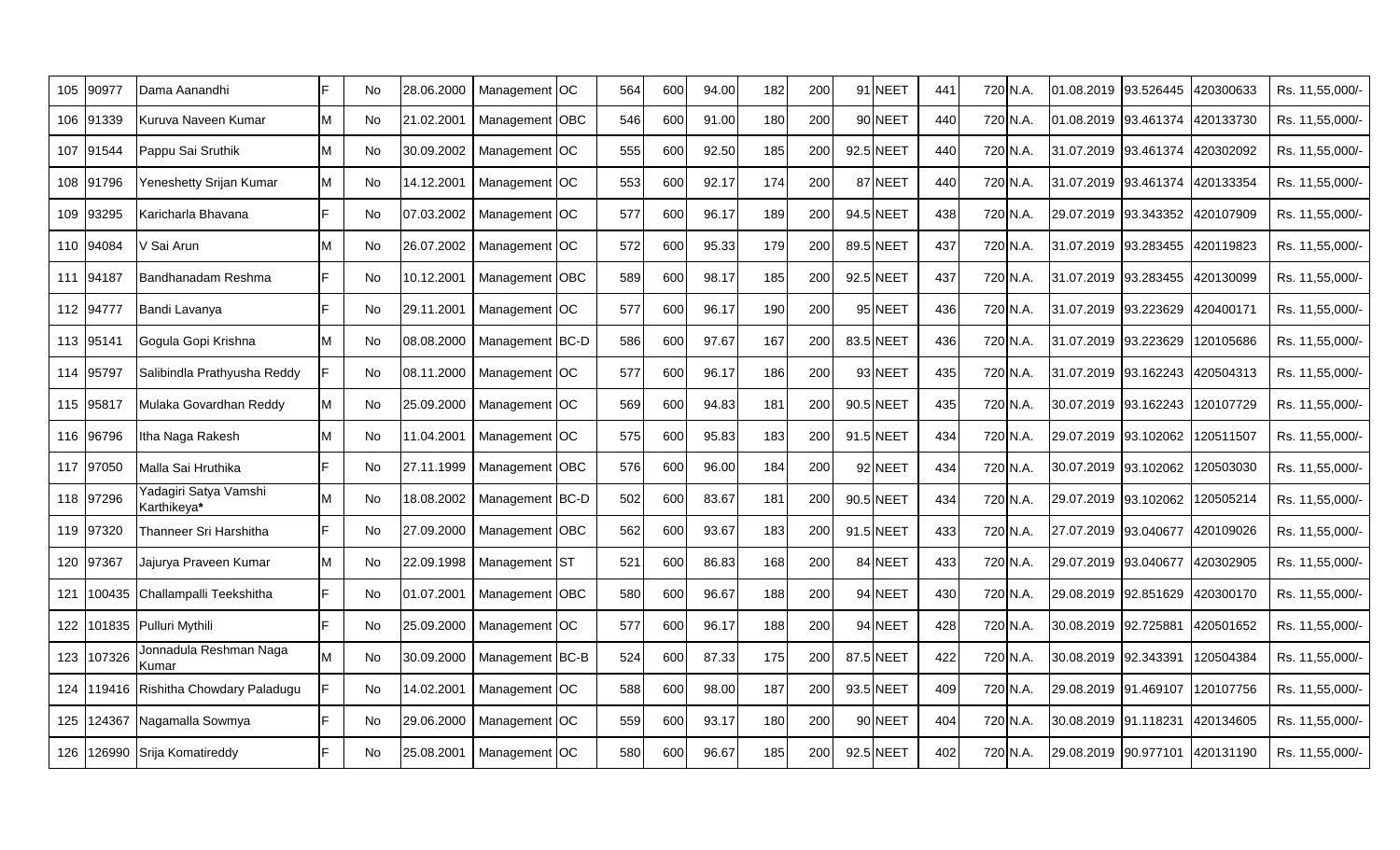| 127 |                 | 127866 Gangumolu V S Mahesh Kumar M |     | No        | 15.12.2000 | Management | <b>OC</b>   | 539 | 600 | 89.83 | 164 | 200 | 82 NEET   | 401 | 720 N.A. | I30.08.2019 I90.904799         |           | 420128797 | Rs. 11,55,000/- |
|-----|-----------------|-------------------------------------|-----|-----------|------------|------------|-------------|-----|-----|-------|-----|-----|-----------|-----|----------|--------------------------------|-----------|-----------|-----------------|
| 128 | 226025          | Ashritha Reddy Chapala              |     | No        | 09.06.2002 | <b>NRI</b> | <b>OC</b>   | 567 | 600 | 94.50 | 188 | 200 | 94 NEET   | 321 | 720 N.A. | 26.08.2019 83.95859            |           | 420132239 | Rs. 23,10,000/- |
| 129 |                 | 229759 Praharsha Nalagati           | E   | No        | 04.01.2001 | <b>NRI</b> | <b>SC</b>   | 551 | 600 | 91.83 | 190 | 200 | 95 NEET   | 318 | 720 N.A. | 29.07.2019 83.642589           |           | 420108661 | Rs. 23,10,000/- |
| 130 | 249293          | Mohammed Abdul Sumrana<br>Beejan    |     | No        | 18.11.2001 | <b>NRI</b> | <b>BC-E</b> | 524 | 600 | 87.33 | 178 | 200 | 89 NEET   | 305 | 720 N.A. | 01.08.2019 82.232776           |           | 420300877 | Rs. 23,10,000/- |
| 131 | 270967          | <b>B</b> Harsha                     | M   | <b>No</b> | 07.07.2002 | <b>NRI</b> | <b>OC</b>   | 551 | 600 | 91.83 | 183 | 200 | 91.5 NEET | 292 | 720 N.A. | 26.08.2019 80.735989 420100885 |           |           | Rs. 23,10,000/- |
| 132 |                 | 286326 D S R P S Ushasri Chowdary   |     | No        | 23.08.2002 | <b>NRI</b> | <b>OC</b>   | 263 | 300 | 87.67 | 77  | 100 | 77 NEET   | 283 | 720 N.A. | 01.08.2019 79.636152           |           | 120512634 | Rs. 23,10,000/- |
| 133 | 294376          | Sarishka Koushik Chirra             | E   | No        | 18.08.2001 | <b>NRI</b> | <b>SC</b>   | 505 | 600 | 84.17 | 164 | 200 | 82 NEET   | 278 | 720 N.A. | 01.08.2019 79.01138            |           | 420302131 | Rs. 23,10,000/- |
| 134 | 302449 Ale Siri |                                     | E   | No        | 21.05.1999 | <b>NRI</b> | <b>SC</b>   | 480 | 600 | 80.00 | 180 | 200 | 90 NEET   | 274 | 720 N.A. | 01.08.2019 78.48939            |           | 420136664 | Rs. 23,10,000/- |
| 135 |                 | 304220 Vaishnavi Desharapu          | IF. | No        | 16.08.2000 | <b>NRI</b> | BC-B        | 586 | 600 | 97.67 | 166 | 200 | 83 NEET   | 273 | 720 N.A. | 31.07.2019 78.366832 420136803 |           |           | Rs. 23,10,000/- |
| 136 |                 | 307376 Vakadani Keerthi Priya       |     | No        | 16.08.2001 | <b>NRI</b> | BC-D        | 581 | 600 | 96.83 | 188 | 200 | 94 NEET   | 271 | 720 N.A. | 01.08.2019 78.120156 420300674 |           |           | Rs. 23,10,000/- |
| 137 | 350262          | M Devi Vara Prasad                  | м   | No        | 28.05.2000 | <b>NRI</b> | BC-B        | 457 | 600 | 76.17 | 151 | 200 | 75.5 NEET | 249 | 720 N.A. | 01.08.2019 75.062856           |           | 420112790 | Rs. 23,10,000/- |
| 138 |                 | 352426 Lukalapu Lahari Sai          | F   | No        | 11.11.2000 | <b>NRI</b> | <b>OBC</b>  | 574 | 600 | 95.67 | 179 | 200 | 89.5 NEET | 248 | 720 N.A. | I30.07.2019 I74.918537         |           | 420119940 | Rs. 23,10,000/- |
| 139 |                 | 377486 Sanumuri Venkata Revathi     | F   | No        | 30.06.2001 | <b>NRI</b> | <b>OC</b>   | 558 | 600 | 93.00 | 171 | 200 | 85.5 NEET | 236 | 720 N.A. | 101.08.2019 73.099723 1        |           | 120500288 | Rs. 23,10,000/- |
| 140 |                 | 458992 Raparthy Meghana             | F   | No        | 22.10.1999 | <b>NRI</b> | BC-D        | 473 | 600 | 78.83 | 158 | 200 | 79 NEET   | 203 | 720 N.A. | 01.08.2019 67.373357           |           | 420501361 | Rs. 23,10,000/- |
| 141 | 179580          | Abhiram Reddy Gurrala               |     | No        | 25.05.2000 | <b>NRI</b> | <b>OC</b>   | 509 | 600 | 84.83 | 154 | 200 | 77 NEET   | 195 | 720 N.A. | 31.07.2019                     | 65.780380 | 420302271 | Rs. 23,10,000/- |
| 142 | 491334          | Ravella Vasista Sai                 |     | <b>No</b> | 04.01.2002 | <b>NRI</b> | <b>OC</b>   | 579 | 600 | 96.50 | 187 | 200 | 93.5 NEET | 191 | 720 N.A. | 31.07.2019 64.996403           |           | 420302266 | Rs. 23,10,000/- |
| 143 |                 | 527810 Tejavath Bhagavan            |     | No        | 30.12.1999 | <b>NRI</b> | <b>ST</b>   | 523 | 600 | 87.17 | 159 | 200 | 79.5 NEET | 179 | 720 N.A. | 31.07.2019 62.364691           |           | 420302391 | Rs. 23,10,000/- |
| 144 | 570787          | Vittala Rohila                      |     | No        | 18.10.2001 | <b>NRI</b> | <b>OC</b>   | 441 | 600 | 73.50 | 174 | 200 | 87 NEET   | 166 | 720 N.A. | 01.08.2019 59.315898           |           | 120507366 | Rs. 23,10,000/- |
| 145 | 582377          | Tellam Nikhitha*                    |     | <b>No</b> | 01.04.2002 | <b>NRI</b> | <b>ST</b>   | 377 | 600 | 62.83 | 154 | 200 | 77 NEET   | 163 | 720 N.A. | 31.07.2019 58.531566           |           | 120517082 | Rs. 23,10,000/- |
| 146 | 646214          | Doppalapudi Sindhura                | F   | No        | 16.06.2001 | <b>NRI</b> | <b>OC</b>   | 459 | 600 | 76.50 | 163 | 200 | 81.5 NEET | 147 | 720 N.A. | 31.07.2019 54.176523           |           | 120513283 | Rs. 23,10,000/- |
| 147 | 669845          | Chinthalapani Akanksha Reddy F      |     | <b>No</b> | 26.11.2000 | <b>NRI</b> | <b>OC</b>   | 564 | 600 | 94.00 | 184 | 200 | 92 NEET   | 141 | 720 N.A. | 30.07.2019 52.394144           |           | 420500928 | Rs. 23,10,000/- |
|     |                 | 148 681457 Punnam Aakash Reddy      |     | <b>No</b> | 30.01.2002 | <b>NRI</b> | <b>OC</b>   | 496 | 600 | 82.67 | 172 | 200 | 86 NEET   | 138 | 720 N.A. | 01.08.2019 51.412612 420503981 |           |           | Rs. 23,10,000/- |